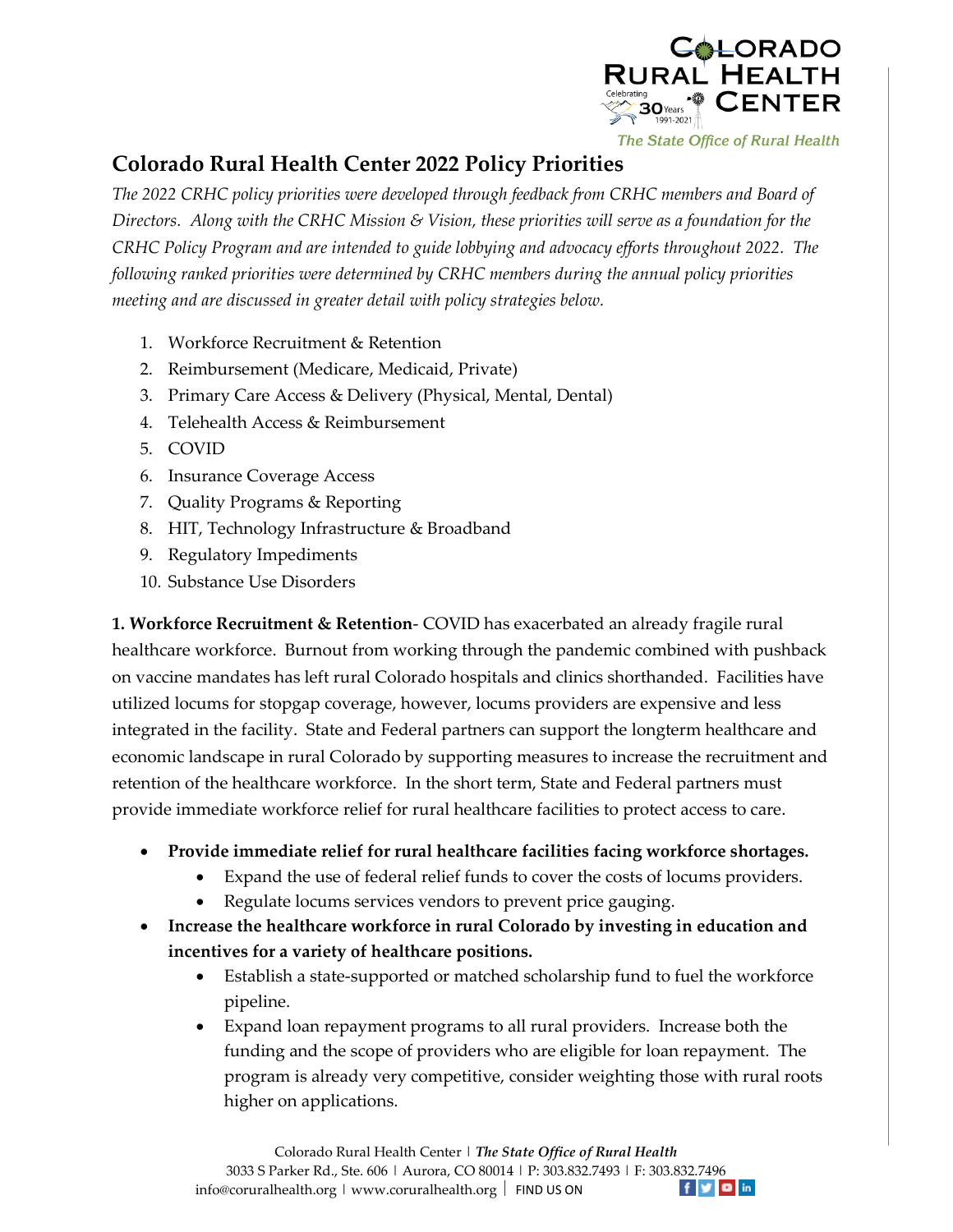

- Push for the continuation and enhancement of current provider financial incentives, the Rural & Frontier Primary Care Tax Credit, and expand this program to the broadest variety of primary care providers possible.
- Develop incentives for non-medical staff, including access to scholarships, loan repayment, and affordable housing.
- **Invest in rural healthcare provider retention by creating incentives and reducing burnout.**
	- Create state support to bring the Community Apgar Program (CAP) to rural Colorado. CAP allows rural healthcare facilities to identify and prioritize factors important to recruiting and retaining physicians, specific to their hospital, and more recently, factors that contribute to a successful training of health professions students.
	- Invest in leadership training and development programs for rural providers and administration to build confidence and increase connection with fellow rural colleagues.
	- Create opportunities for the development of quality support staff, including scholarships, loan repayment and opportunities for leadership development.
- **Develop opportunities for healthcare workers and their families to thrive in and contribute to rural communities.** 
	- Create solutions for the lack of rural public transportation.
	- Develop and enhance economic development initiatives that support vibrant, diverse and sustainable rural communities.
	- Address housing shortages and affordability in rural areas. Some providers and workforce staff are traveling long distances for employment, further amplifying the need for affordable housing and public transportation options.
	- Create additional incentives for providers who work in high-cost areas.

**2. Reimbursement-** Rural healthcare facilities across Colorado serve as economic engines in their communities. However, their sustainability is threatened by low reimbursement rates that do not always cover the costs of care. Moreover, the COVID pandemic stifled revenues by halting many visits and procedures. In fact, as of 2021, twenty-two rural hospitals in Colorado are at risk of closure by currently operating with a negative profit margin, which is up from eighteen in 2020. While federal provider relief funds have filled some funding gaps, hospitals continue to grapple with the COVID-19 pandemic and COVID-19 infections are again rising. As a result, hospitals and health systems continue to need to make investments in staffing, supplies and capital projects specifically to respond to COVID-

**Urge Congress to revise HHS guidance for provider relief funds.**

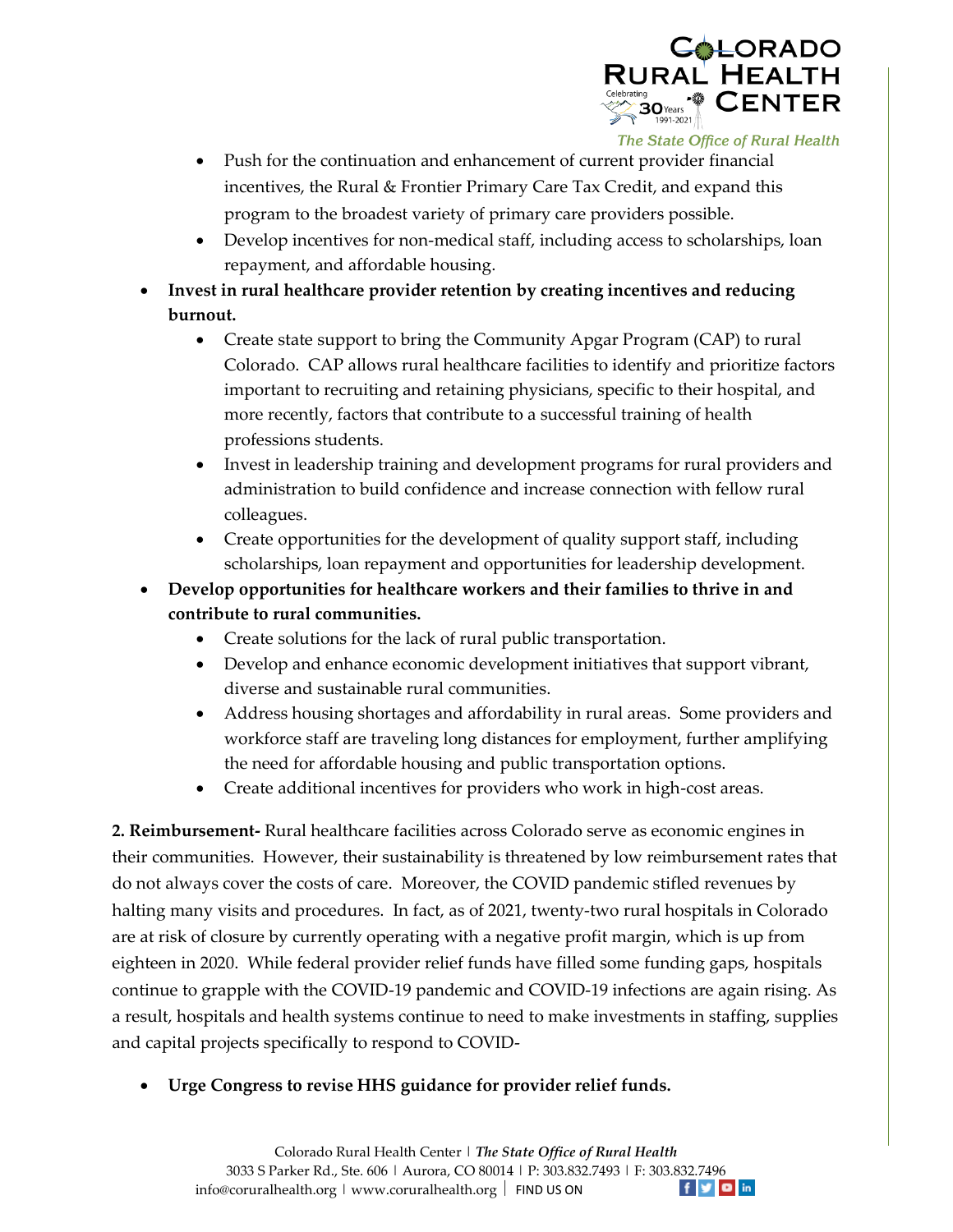

- o Hospitals and health systems have been unsure about the appropriate use of COVID-19 funds given significant changes in HRSA guidance over the past 15 months. Many hospitals delayed PHE-specific projects while awaiting clarity in federal rules.
- o Extended deadlines for spending the funds combined with greater flexibility for how the funds may be used will provide rural healthcare facilities with a greater capacity to effectively utilize the aid.
- **Streamline and standardize Medicaid pre-authorizations**.
	- o Medicaid pre-authorizations have unnecessarily long wait times, especially when most of the requests are approved. Streamlining this process will provide patients with the care they need in a timelier manner, effectively reducing ED visits or readmissions.
- **Stop "bad debt" reimbursement cuts and stop Medicare Sequestration for rural hospitals.** 
	- o Push for a permanent waiver for sequestration.
	- o Rural hospitals serve more Medicare patients, leaving them more vulnerable to across the board rate cuts.

**3. Primary Care Access & Delivery-**Patients with affordable and continuous access to primary care services reduce healthcare spending across payers. Unfortunately, rural Colorado is facing a shortage of primary care providers, including physical, mental and oral health providers. The COVID pandemic has exacerbated this issue, as many primary care services were halted or delayed. Sustainable funding, transportation options, and unique workforce solutions are needed to address primary care access and affordability in rural Colorado.

- **Push for reimbursement for primary care delivery models that increase health outcomes and reduce cost, such as Chronic Care Management (CCM) and Remote Patient Monitoring (RPM).**
	- o Both CCM and RPM are evidence-based delivery models that have been proven to increase health outcomes and reduce cost. Unfortunately, insurance coverage for either service is not available or insufficient.
	- o Push for Medicaid reimbursement for RPM services and device costs.
	- o Push for alternative payment models for CCM, as currently these services are provided and reimbursed through the RAEs.
- **Providing mental health services in rural Colorado is met with unique challenges. Stigma is high and resources are low, especially the mental health workforce in rural. Further, many state and federal programs to support mental health delivery in rural is grant-driven and short-lived.**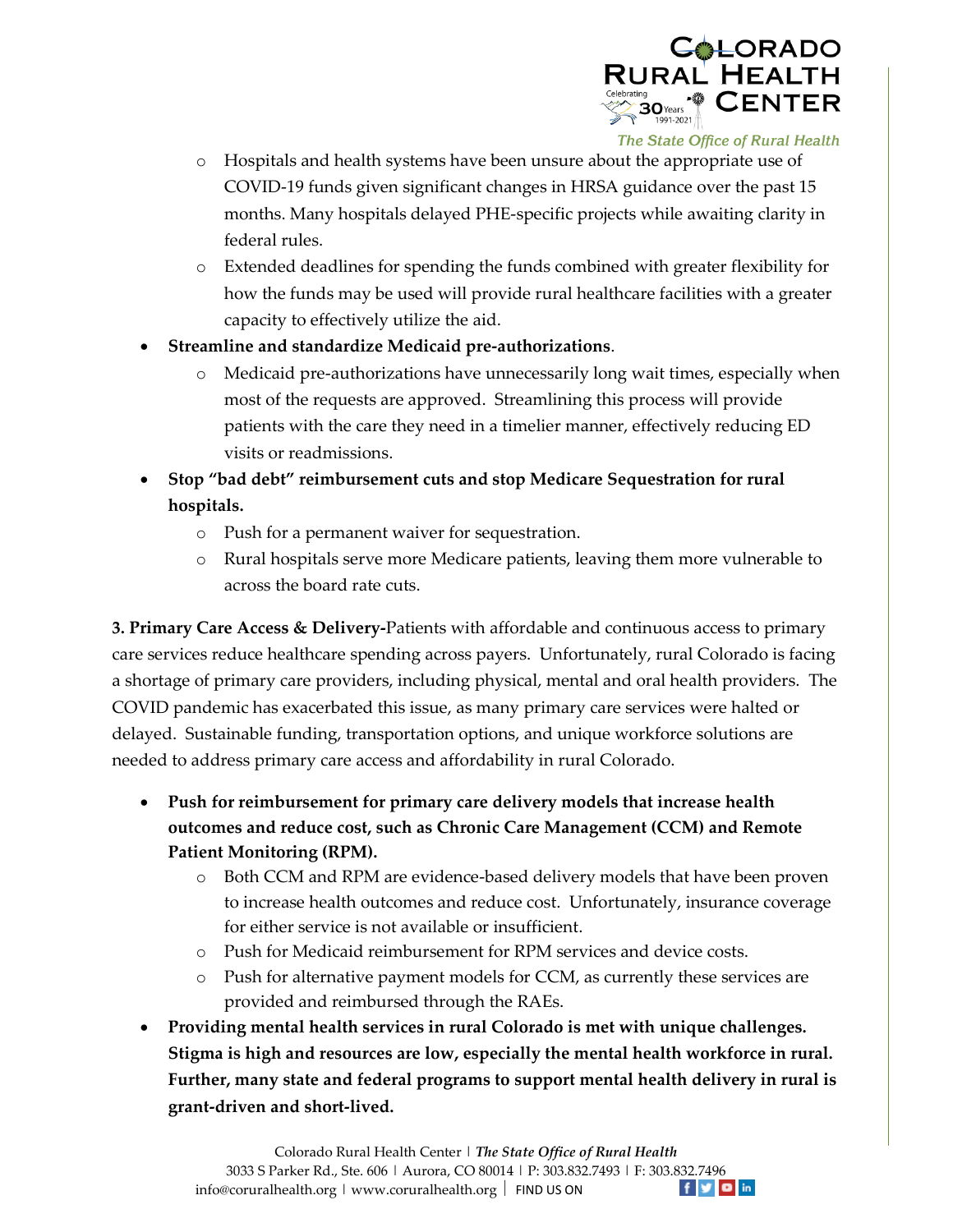

- o Subsidize hiring of mental health professionals, similar to how FQHC's are supported.
- o Push for reimbursement of all mental health providers by all payers, for example LPCs are not currently reimbursed by Medicare. LCSWs are reimbursed by Medicare, however there is a shortage of these providers in both urban and rural.
- o Expand provider incentive programs to mental health providers.
- **Increase and broaden reimbursement for mental health services.**
	- o Across the state, workforce shortages in mental health have persisted because of low reimbursement rates from Medicare, Medicaid and some private payers. Without higher rates, rural healthcare facilities can't afford to offer these services.
	- o Broaden the scope of providers who may be reimbursed for mental health services. Medicare, for example, does not reimburse for mental health services provided by a Licensed Professional Counselor, amplifying the already critical shortage of Licensed Clinical Social Workers.
- **Advocate to streamline the process of becoming a Medical Assistant (MA).** 
	- o These providers serve a unique ad critical role in the delivery of primary care services however, there is a shortage of MA's and the certification process is onerous.
	- o Advocate for alternative learning and training options for potential MAs, including the utilization of remote learning.

**4. Telehealth Access & Reimbursement-** In the wake of COVID-19, state and federal emergency provisions were enacted to make telehealth service more widely available. Telehealth services are vital in order for rural Coloradans to receive timely, affordable and quality healthcare.

- **Continue to push for ALL payers to pay in-person rates for telehealth services, including Medicare, Medicaid and private insurance.** 
	- o Develop a rural hospitals a network to compete with lower cost telehealth providers. Take advantage of technological advances, streamline costs and training, and pool resources to drive down underlying costs of telehealth.
	- o Push for telehealth funding for equipment and technical assistance.
	- $\circ$  Push for the creation of incentives, tax or otherwise, that will mitigate upfront telehealth implementation costs.
	- o Push for state reimbursement for the purchase of equipment that will be used to serve Medicaid patients. Argue if the state wants to save money on telehealth, they need to provide the platform and support.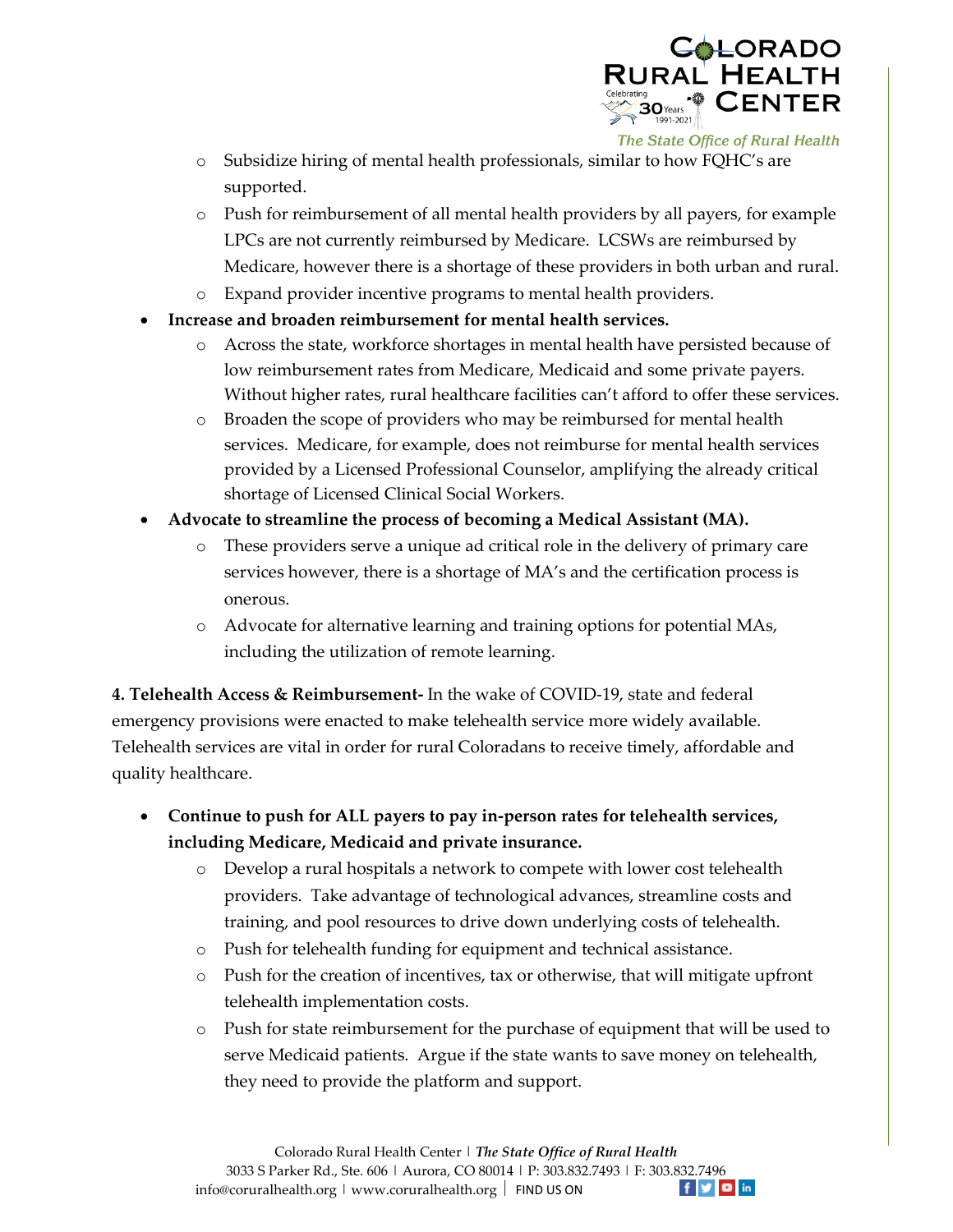

**5. COVID-** Rural hospitals and clinics in Colorado have continued to face financial instability while continuing to respond to the COVID pandemic. In fact, 22 of 42 rural hospitals in the state were operating with negative profit margins in 2021, up from 18 in 2020. At the peak of COVID-19, rural hospitals and clinics were reporting over 50% revenue loss due to significant decreases in patient volume. This is occurring at the same time as expenses are increasing, especially for temporary staffing and locums providers. Some facilities report paying as much as triple the hourly wage for staffing coverage. Rural healthcare providers cannot sustain operations under the current conditions and workforce constraints.

- **Provide relief for rural health employees who are experiencing burnout and staffing shortages due to vaccine mandates.**
	- Advocates for state or federal support for locums workforce coverage.
	- Reimburse rural healthcare facilities for locums coverage related to burnout and vaccine mandate employment shortages.
	- **Provide provider locums support through state health professional training** programs for rural and underserved communities.
	- Advocate for mental health support and services for rural health employees
- **Prioritize testing supplies, vaccines and patient transfers for underserved rural communities.**
	- **Increased COVID infections has increased the acuity of patients seen. At the** same time, rural healthcare facilities are experiencing increasing delays in transferring non-COVID patients to urban facilities.
	- Vulnerable rural healthcare facilities need to be prioritized when testing supplies and vaccines are distributed throughout the state.
- **Advocate for continued access to state and federal COVID relief funds.**
	- Push for more flexible and clear guidance of federal COVID relief funds for use by rural healthcare facilities.
	- Push for federal financial aid to come in the form of a grant rather than loans with unmanageable repayment penalties.
- **COVID-19 has presented rural health facilities with unique opportunity to demonstrate how the relaxation of certain rules and regulations can increase access to care and financial sustainability.** 
	- Push for the continuation of COVID-related provider relaxed regulations and staffing ratios, including telehealth regulations, the 96 hour rule, and RHC supervisory rules.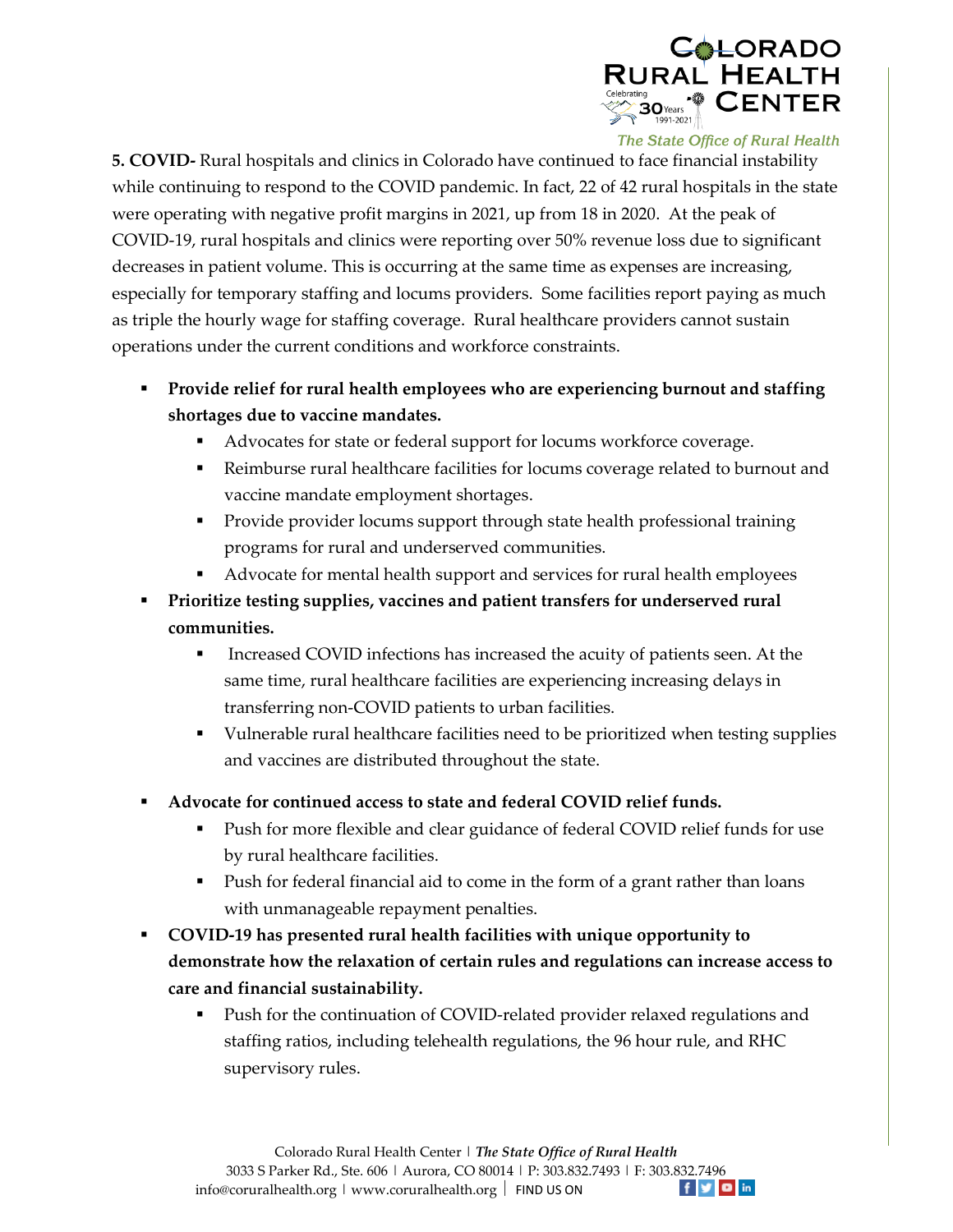

**6. Insurance Coverage Access-** Rural Coloradans face some of the highest healthcare costs in the state. In fact, rural Coloradans experience health insurance premiums 32% higher on average that urban Coloradans. However, legislative remedies to these issues have painted all healthcare providers with the same brush, rather than recognizing the distinct differences among different types of healthcare providers and the private insurance industry. As a result, rural healthcare providers are being unfairly targeted and regulated, which may have the inverse impact of increasing consumer healthcare costs.While rural Colorado healthcare providers serve patients with higher rates of public insurance, they are still subjected to sometimes unfair treatment by private insurance companies. Lower volumes in CAHs and RHCs lead to less preferential treatment. This results in rural healthcare providers seeing lower negotiated rates and longer wait times for approvals and credentialing.

- Allow for contracting with payers by healthcare consortiums.
- **Encourage competition amongst carriers**
- Ensure care stays local when available and appropriate.

**7. Quality Programs & Reporting-** Rural hospitals are willing to participate in collection of data to showcase the quality of care being provided at their facility. However, due to the nature of low volume and unique payer mix (high percentage of Medicare and Medicaid), rural healthcare facilities should not be forced to take on monetary risk. CAHs and RHCs were created to provide access to care and keep essential services in their community and cannot afford lose money and provide more resources to the state without funding to support it.

- **Recognize deficiencies in workforce, time and resources through disbursement of the Rural Support Fund.**
- **Support hospitals' time and expense for the following activities (which theoretically will make transformational impact):**
	- o Billing and coding audits
	- o Leadership training, development and coaching
	- o Financial consulting
	- o Planning and creation of new service lines
	- o Facilitation and/or convening of community and partner meetings with key stakeholders in community
- **Support CRHC as the State Office of Rural Health and Rural Health Association for the state to provide outreach in the form of communication and marketing for the above mentioned activities as well as facilitate/coordinate them for the hospitals.**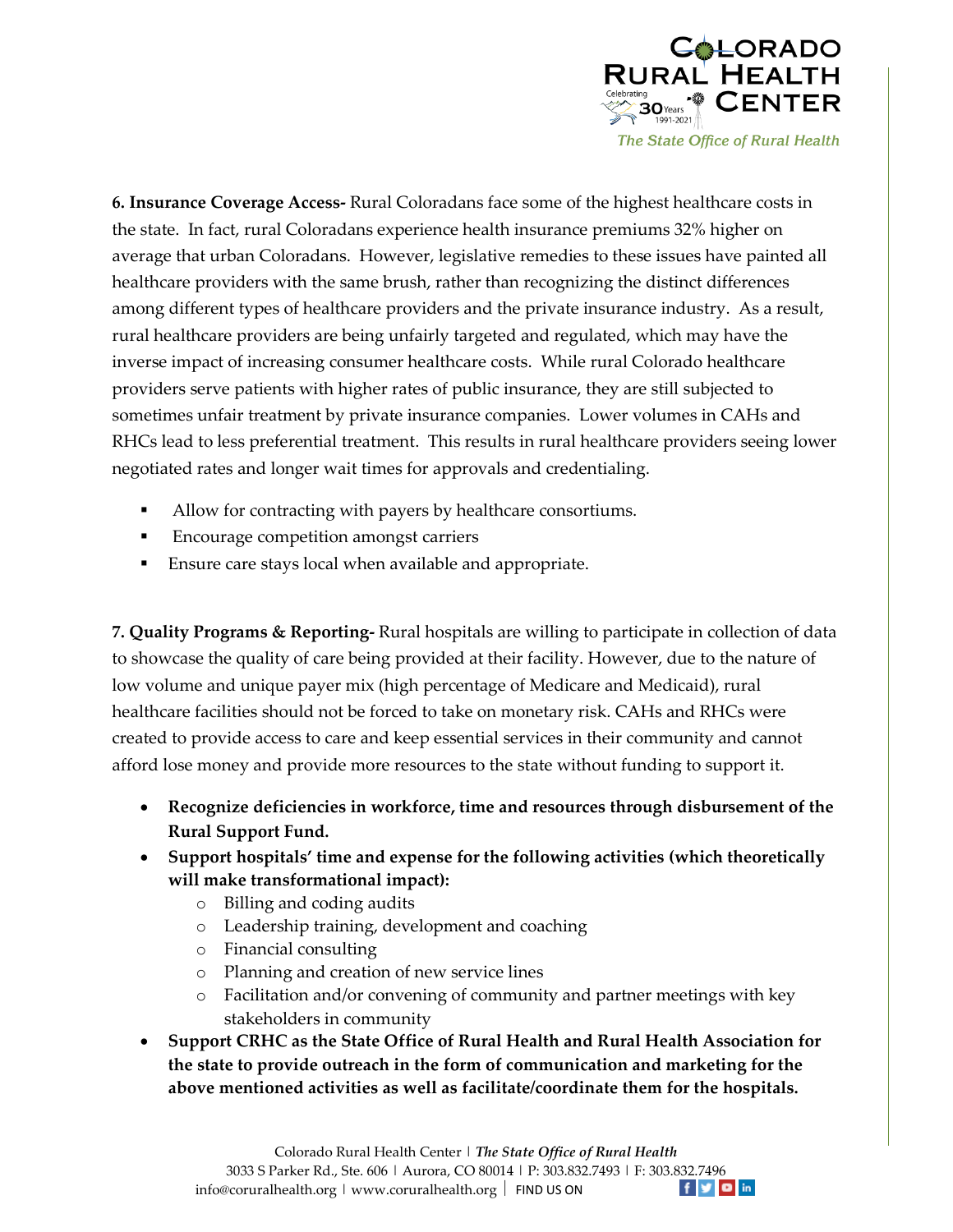

## **Utilize equitable data and submission requirements**

- o Push for the standardization of reporting requirements across programs.
- o Create a standardized entry data repository platform that will reduce time spent on reporting and diminish redundant reporting.
- o Push for uniform quality data reporting that increases communication across programs.
- o Push for new program standards programs that mirror measures already being used. Advocate against the continual creation of new measures.
- o Push for greater technical support from mandatory programs.
- o Push for a requirement that any new program or report also indicate the time it takes to complete and reimburse for those charges. Reimbursement may be difficult to negotiate, so at the very least advocate for rural safety net providers be reimbursed for their time.
- o In instances where patient outcomes are dependent upon successful collaboration with a hospital's designated RAE, and collaboration is unsuccessful due to documented RAE negligence, the hospital cannot be penalized for these poor outcomes.

**8. HIT, Technology Infrastructure & Broadband-** Health information technology (HIT) has the ability to improve the quality, safety, effectiveness, and delivery of healthcare services in rural communities. HIT can connect rural patients and providers in remote locations to specialists in urban areas. However, implementing, maintaining, updating, and optimizing HIT can be an ongoing challenge for rural facilities and providers with limited resources and expertise.

- **Provide technical support and funding for rural healthcare facilities to adopt and maintain Electronic Health Records (EHR).**
	- EHR programs are numerous and expensive. Rural hospitals and clinics need support with the costs of EHR implementation, reporting and consulting.
	- Rural healthcare facilities have limited workforce and resources to dedicate to EHR maintenance and compliance. If a hospital is able to find a qualified person, it is often very expensive to retain them.
	- The process of entering and extracting data is very manual, further increasing the time and staffing costs of EHR connectivity.
- **Push for greater access and utilization of tele-ICU.**
	- This would allow patients to stay longer in rural care settings. Receiving care in familiar settings may increase healthcare outcomes, and also supports the sustainability of the rural healthcare facility.

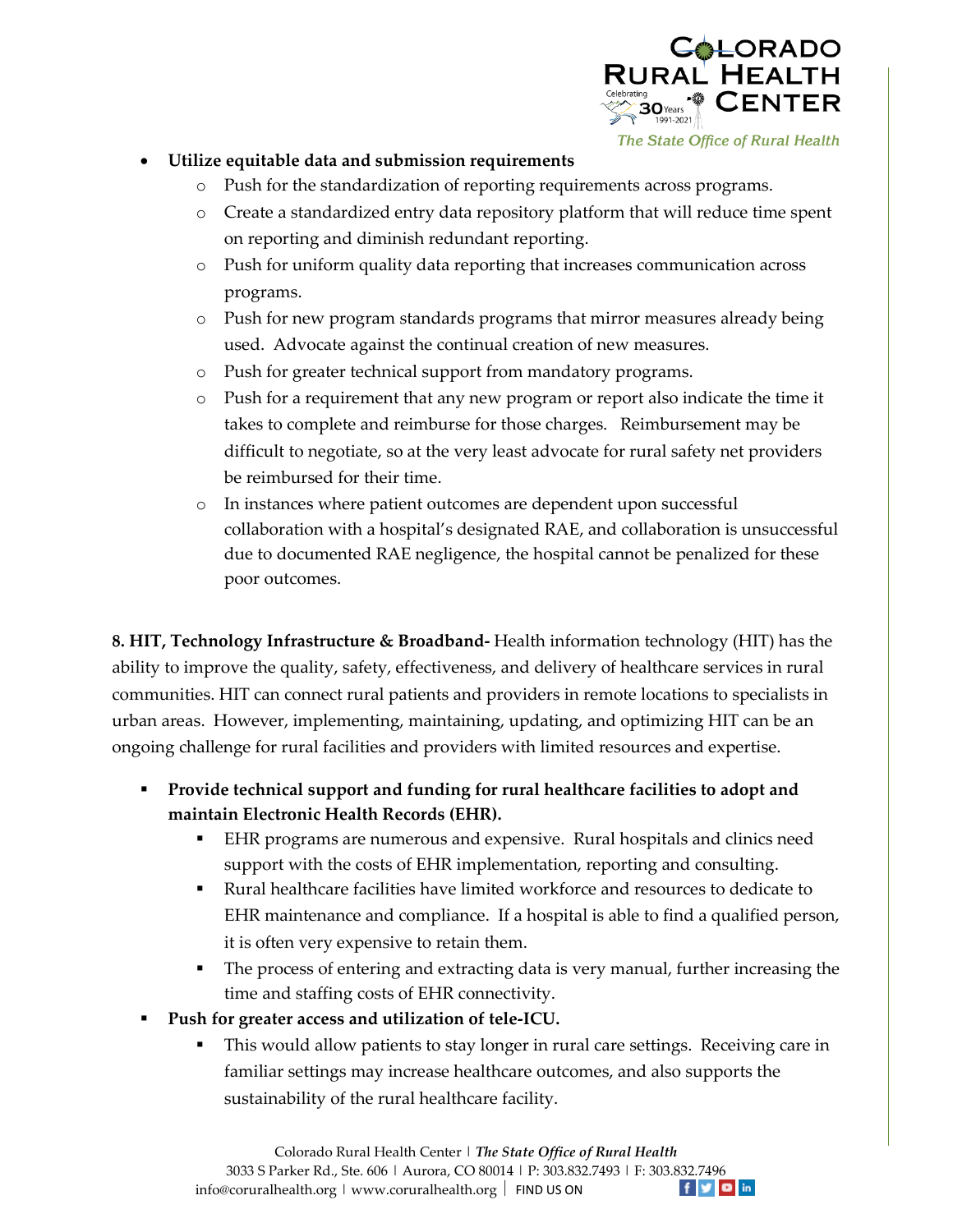

- **Reduce reporting requirements for rural healthcare facilities.**
	- Many reporting requirements overlap among state and federal programs. Streamlining requirements to mirror CMS would lessen the burden on rural providers.

**9. Regulatory Impediments-** There are many contradictory and constantly changing state and federal regulations that complicate healthcare administration in rural. Many rural healthcare facilities struggle to keep their doors open with current funding and staffing, which leaves few resources to address and comply with constantly changing quality and payment programs. Policymakers must consider unintended consequences and the capacity of rural healthcare facilities when creating changes to the regulatory framework.

- **Change regulations to allow true integration of care.** 
	- o Continue improving regulations around co-mingling. These regulations are barriers to integrating care in rural communities and require the facilities to put money into creating infrastructure that doesn't need to exist.
	- o Remove regulations around staffing to allow a CAH, RHC and LTC to share staff among all facilities when connected. This allows for greater efficiency and reduced costs.

**10. Substance Use Disorders-** Substance abuse has long been prevalent in rural areas, with a renewed focused in the last few years due to the opioid epidemic. In fact, nine of ten Colorado counties with the highest overdose death rate are rural counties. Rural adults have higher rates of alcohol abuse, tobacco use, and methamphetamine use, while prescription drug abuse and heroin use has grown in towns of every size. Substance abuse can be especially hard to combat in rural communities due to limited resources for prevention, treatment, and recovery.

- **Increase access to detox, treatment and recovery services.**
	- o Rural Colorado needs more inpatient beds, however this is not a profitable service offering. Reimbursement across payers must increase to support expanding these services.
	- o Intensive outpatient care is effective in treating addiction while keeping individuals in their communities. Sustained funding for these programs is necessary to sustain continuity of care for a difficult patient population.
- **Clarify duties and liabilities for healthcare providers and law enforcement and provide support for appropriate transport.**